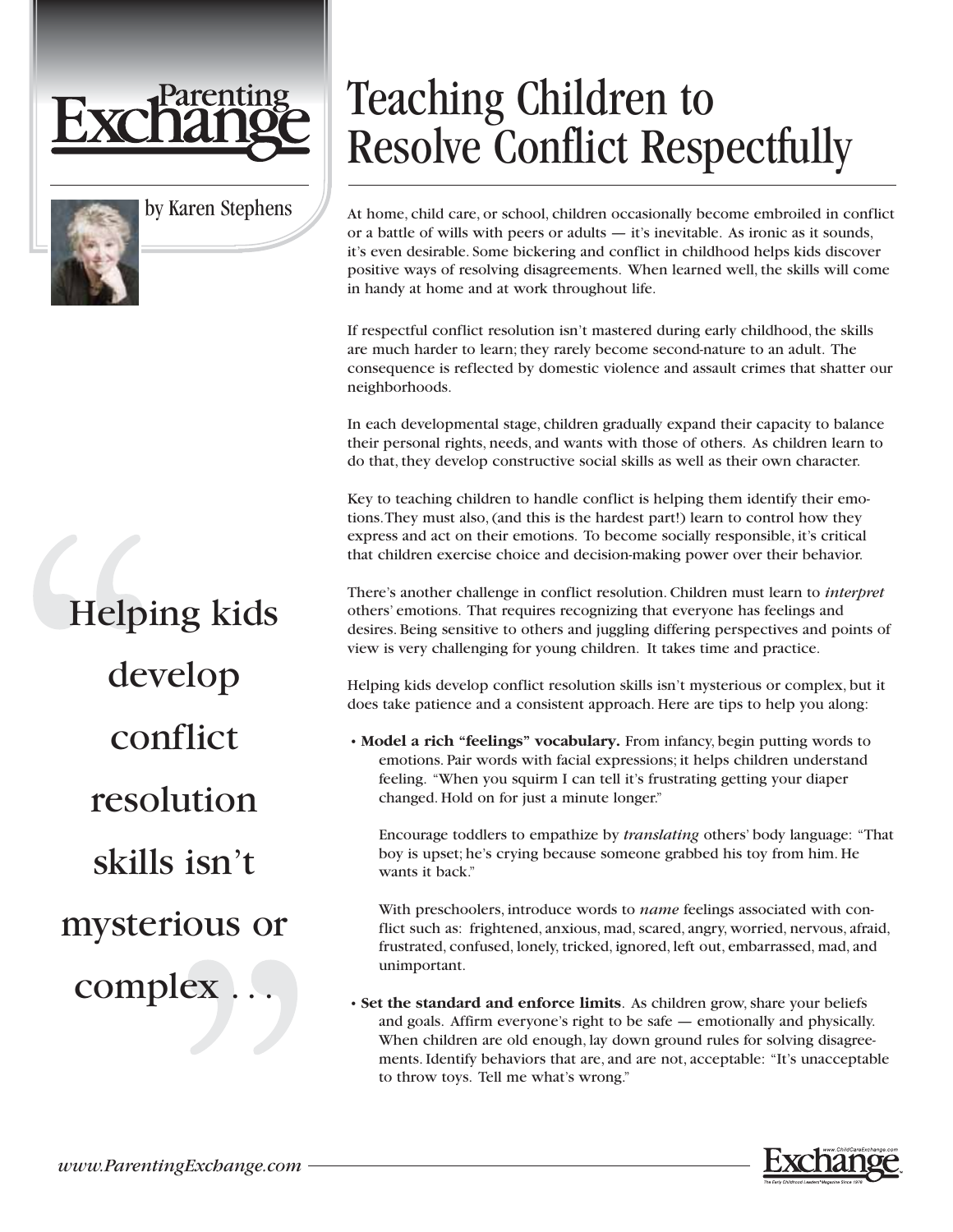- **Be a good example**. Tell children they can feel any way they wish, but they must control what they do. Illustrate the behavior you expect. If you don't want children yelling, name-calling, or belittling others, change your own ways first.
- **Encourage language as a problem solving tool**. Ask children to tell you what they want or need. Emphasize using language, rather than grunts, shoves or hits: "Tell me if you want more peas."

And remember, 18 month-old children can understand more language than they can speak. Model using language to get along with others: "Tonya, I want to build with blocks, too. May I sit by you, please?"

## Children must learn to *interpret* others' emotions.

• **Help children cope with feelings constructively**. Be on hand to help children *interpret* their emotions: "You seem really angry. It's frustrating when someone gets a toy you wanted first. Crying didn't help. Is there another toy you can play with while you wait for that one?"

Show children how to address problems without aggression. Focus on behavior, not name calling, and on what can be achieved, rather than blaming or shaming. Family educators encourage parents to use "I-Feel" statements and to teach children to use them as well. Here's the format: I feel \_\_\_\_\_\_\_\_\_\_\_\_\_\_\_\_\_\_\_\_\_\_\_\_\_ when you \_\_\_\_\_\_\_\_\_\_\_\_\_\_\_\_\_\_\_\_\_\_\_\_\_\_\_\_\_ because \_\_\_\_\_\_\_\_\_\_\_\_\_\_\_\_\_\_\_\_\_\_\_\_\_\_\_\_\_\_. Next time I would like you to \_\_\_\_\_\_\_\_\_\_\_\_\_\_\_\_\_\_\_\_\_\_\_\_\_\_\_. Example: I feel *frustrated* when you *grab at the book* because *it might tear.* Next time, *wait for me to ask you to turn the page*.

- **Offer regular peer play in a positive setting.** Well supervised and developmentally appropriate peer play gives children abundant chances to *practice* conflict resolution. Interview program staff on how they coach children's skills. Observe the setting to see if it is arranged to help children succeed socially. For instance, are there enough toys for children to share without heated conflict? Are there toys that encourage cooperation and turn-taking, such as wagons, puppets, blocks, pretend play items, or table games?
- **Offer choices to toddlers.** Because they are just learning about emotions and language, toddlers need more help sorting things out in conflict. They can even distract themselves with their own tantrums. Interpret first. "Screaming isn't working. Here are two things you can do." When given a clear choice, toddlers are better able to calm down, focus, and follow through. They'll also need more reminders about their choices.
- **Take a stand against physical aggression and name-calling.** Whenever aggression occurs, nip it in the bud: "I won't let you hurt Tom. I'd never let him hit you, either. Think of another way to solve this."
- **Resist solving problems for preschool children; instead guide with questions.** When children turn to you for help, resist separating children, isolating them in chairs, or telling them exactly what to do. Instead, coach them in the basic steps of problem solving.

Give each child a chance to speak. Ask questions that encourage them to analyze the situation and options. "What is the problem?" "What have you already tried to solve it?" "How did it work?" "Is there something else you can do?" After brainstorming possible alternatives, analyze the pros and cons of each solution together. By voting or verbal agreement, select and carry out a plan. If the problem recurs, go back to problem solving.